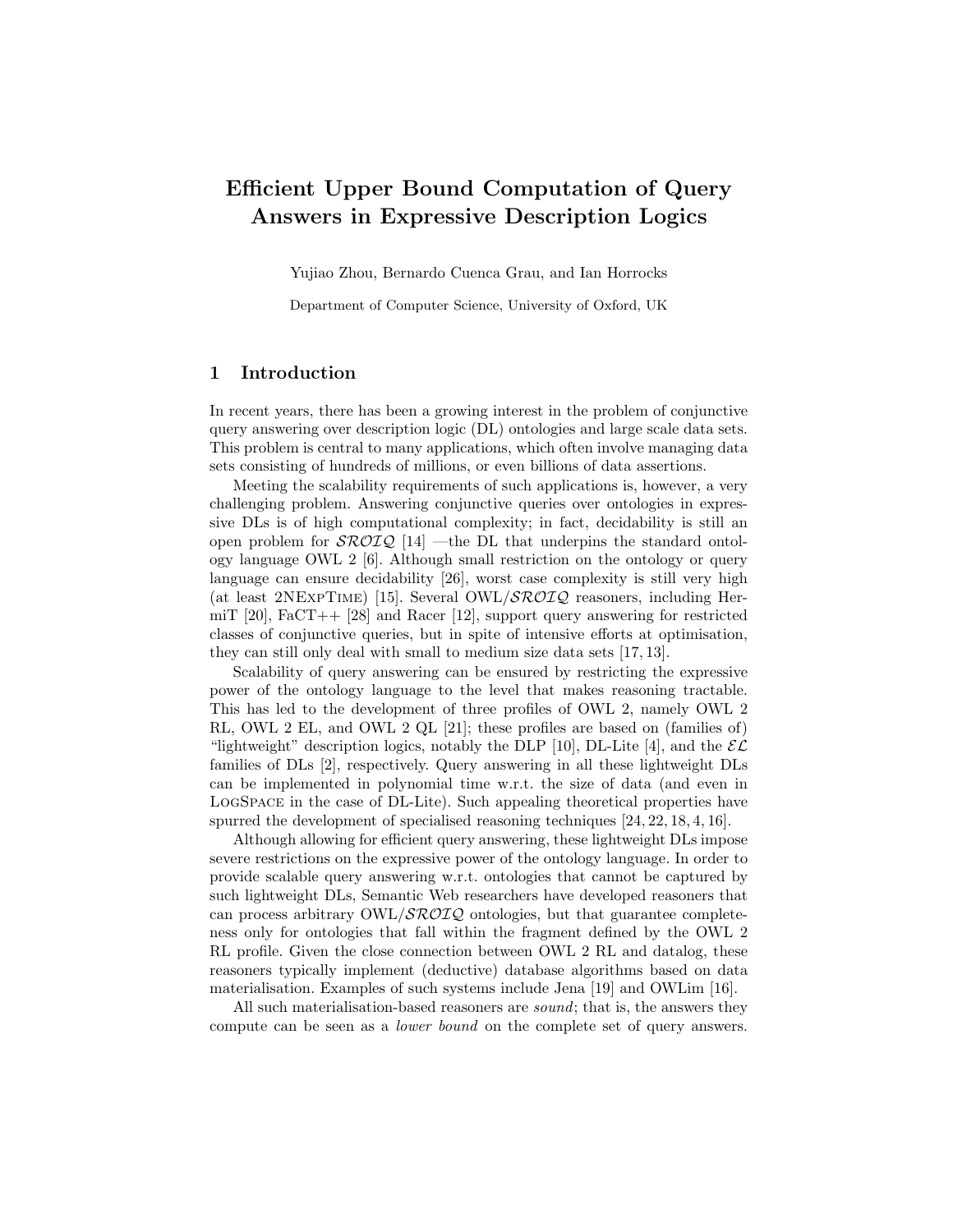For ontologies outside the OWL 2 RL profile, however, these reasoners are incomplete, and hence they are not guaranteed to compute all query answers. A possible approach to this problem is to investigate the behaviour of the reasoner on a given query  $Q$  and ontology  $T$  in an effort to show that it behaves as a complete reasoner w.r.t.  $Q, \mathcal{T}$  and an arbitrary data set [7]. Providing such guarantees is, however, not always possible.

An alternative approach, which we investigate in this paper, is to devise a scalable procedure for computing complete but possibly unsound query answers. Such answers provide an upper bound to the set of all answers, which can complement the lower bounds efficiently computed by incomplete reasoners. The combined use of such lower and upper bounds has many interesting implications. First, the difference between the upper and lower bounds can be used as an optimisation for reducing the number of candidate answers; furthermore, it also provides a measure of the degree of incompleteness of a reasoner for a given input; finally, if both bounds match, we can efficiently compute all query answers without relying on potentially very expensive entailment tests.

In order to be useful, upper bounds should clearly be as tight as possible, and should also be efficiently computable. Obtaining such an upper bound is, however, not straightforward. The technique we use is to approximate  $\mathcal T$  to give an ontology  $\mathcal{T}'$  that is strictly "stronger" that  $\mathcal{T}$  (i.e.,  $\mathcal{T}' \models \mathcal{T}$ ), and that is within a fragment for which query answers can be efficiently computed.

Knowledge approximation has been extensively studied in the literature, although mostly in the direction of weakening the ontology/theory  $[8, 23]$ . There has also been some work on strengthening approximations. For propositional logic, Horn theories can be used to both strengthen and weaken the original theory [27]; these Horn approximations can then be used to optimise reasoning by exploting the more efficient inference in the Horn theories. Finally, approximation is also related to the computation of least common subsumers [1].

Our technique exploits recent work on chase termination for existential rules, which introduces a so called Models-Summarising Acyclicity (MSA) check [5]. MSA is an approximation of existential rules (datalog $\pm$ ) into datalog. As most SROIQ TBoxes can be translated into existential rules extended with disjunction (datalog<sup>±,∨</sup>) using model-preserving transformations, we can adapt MSA to produce a datalog approximation of a  $\mathcal{SROLQ}$  TBox. Moreover, the resulting datalog rules can be translated back into an OWL 2 RL TBox for which complete query answers can be computed using materialisation based reasoners.

We have implemented our approach, and conducted preliminary experiments using LUBM [11]. Our preliminary results suggest that our bound could be tight for many queries, and it can be computed efficiently (or at least with similar efficiency to computing the lower bound).

## 2 Preliminaries

We assume basic familiarity with the DLs underpinning the ontology language OWL 2 and its profiles. We next introduce datalog $\pm$ ,  $\vee$  and datalog languages,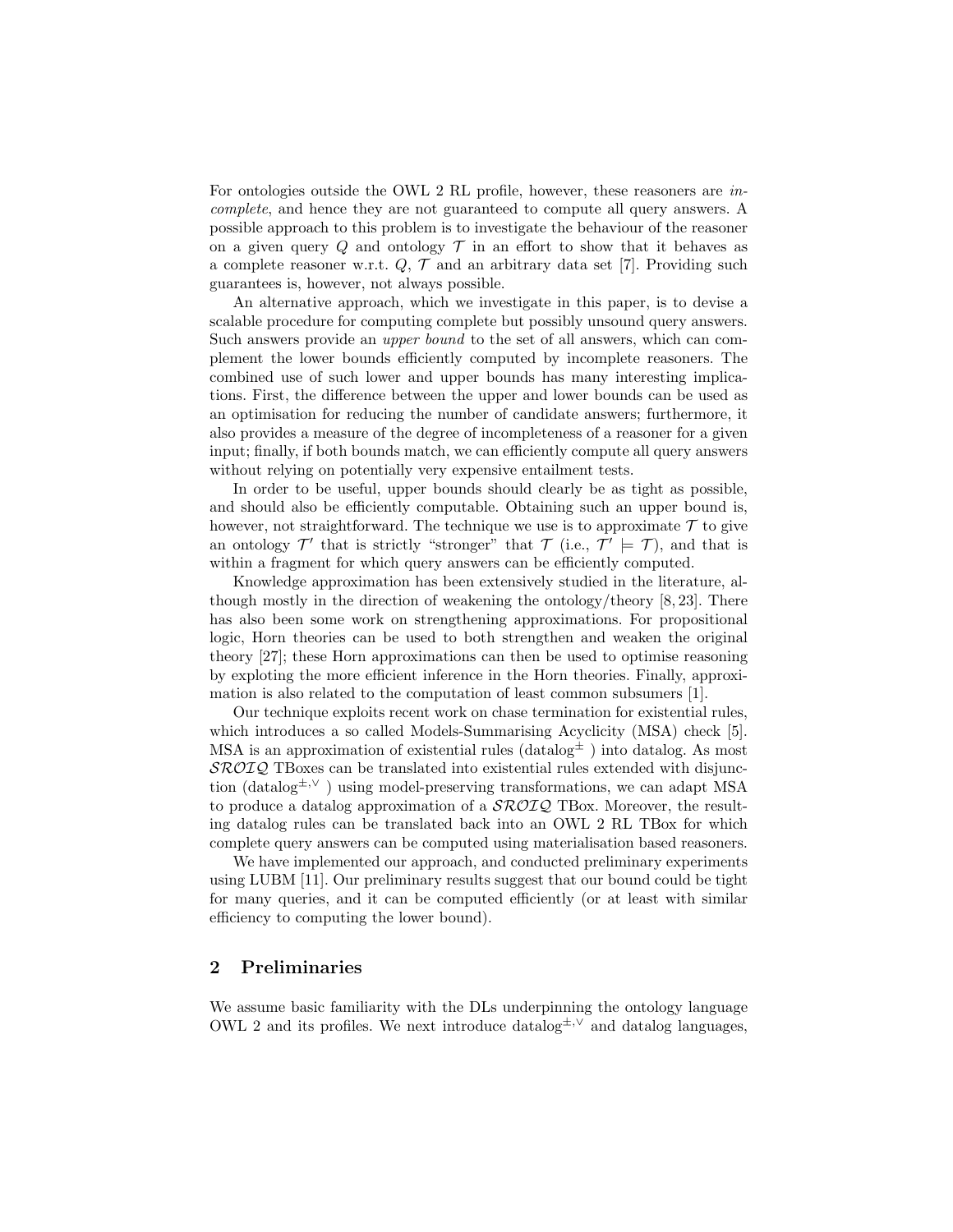and define the syntax and semantics of conjunctive queries. In our definitions, we adopt standard first-order logic notions of variable, constant, term, substitution, atom, formula, and sentence. We assume all formulas to be function-free. We denote with ⊥ the special atom evaluated as false in all interpretations, and we use  $\approx$  to denote the special equality predicate in first-order logic. Finally, we also adopt the standard notions of satisfiability, unsatisfiability, and entailment.

Datalog Languages. A datalog<sup>±,∨</sup> rule r is a formula of the form (1), where each  $B_j$  is an atom different from  $\perp$  whose free variables are contained in  $\mathbf{x}$ , and

 $- m = 1$  and  $\varphi_1(x, y_1) = \perp$ , or

 $- m \geq 1$  and, for each  $1 \leq i \leq m$ , formula  $\varphi_i(x, y_i)$  is a conjunction atoms different from  $\perp$  whose free variables are contained in  $x \cup y_i$ .

$$
\forall \boldsymbol{x}. [B_1 \wedge ... \wedge B_n] \rightarrow \bigvee_{i=1}^m \exists \boldsymbol{y}_i. \varphi_i(\boldsymbol{x}, \boldsymbol{y}_i)
$$
(1)

A rule is safe if each variable in  $x$  also occurs in some  $B_i$ , and we consider only safe rules. For brevity, the quantifier  $\forall x$  is left implicit. The body of r is the set body $(r) = \{B_1, \ldots, B_n\}$ , and the *head* of r is the formula head $(r)$  =  $\bigvee_{i=1}^m \exists y_i \ldotp \varphi(\bm{x},\bm{y}_i)$ . A datalog<sup> $\pm$ ,∨</sup> rule r is datalog<sup> $\pm$ </sup> if  $m=1$  [3], and it is datalog if it is datalog  $\pm$  and the head is a single atom without existential quantifiers.

A fact is a ground atom, and an instance I is a finite set of facts. We denote with  $\text{ind}(I)$  the set of all individuals occurring in I.

For  $\Sigma$  a set of datalog rules and I an instance, the *saturation* of  $\Sigma$  w.r.t. I is the instance  $I'$  consisting of all facts entailed by  $\Sigma \cup I$ .

Most DL ontologies can be transformed into a set of datalog<sup>±,∨</sup> rules and an instance by means of standard transformations. The rules and facts obtained via such transformations involve only unary and binary predicates; thus, we define an ABox  $A$  as an instance containing only unary and binary atoms.

Queries. A *conjunctive query* (CQ), or simply a *query*, is a formula  $Q(x)$  of the form  $\exists y \varphi(x, y)$ , where  $\varphi(x, y)$  is a conjunction of atoms. A tuple of individuals a is a certain answer to a query  $Q(x)$  w.r.t. a set of first-order sentences F and an instance I if  $\mathcal{F} \cup I \models Q(a)$ . The set of answers of  $Q(x)$  w.r.t. F and I is denoted as  $\text{cert}(Q, \mathcal{F}, I)$ , where the free variables of  $Q(x)$  are omitted for brevity.

## 3 Technical Approach

## 3.1 Overview

Given a TBox  $\mathcal{T}$ , an ABox  $\mathcal{A}$  and a query  $Q$ , our goal is to compute a (hopefully tight) upper bound to the set  $\text{cert}(Q, \mathcal{T}, \mathcal{A})$  of answers. We poceed as follows:

- 1. Transform  $\mathcal T$  into a set  $\Sigma_{\mathcal T}$  of datalog<sup> $\pm, \vee$ </sup> rules such that  $\Sigma_{\mathcal T}$  is a conservative extension of  $\mathcal T$ .
- 2. Transform  $\Sigma_{\mathcal{T}}$  into a set approx( $\Sigma_{\mathcal{T}}$ ) of datalog rules s.t. approx( $\Sigma_{\mathcal{T}}$ )  $\models \Sigma_{\mathcal{T}}$ .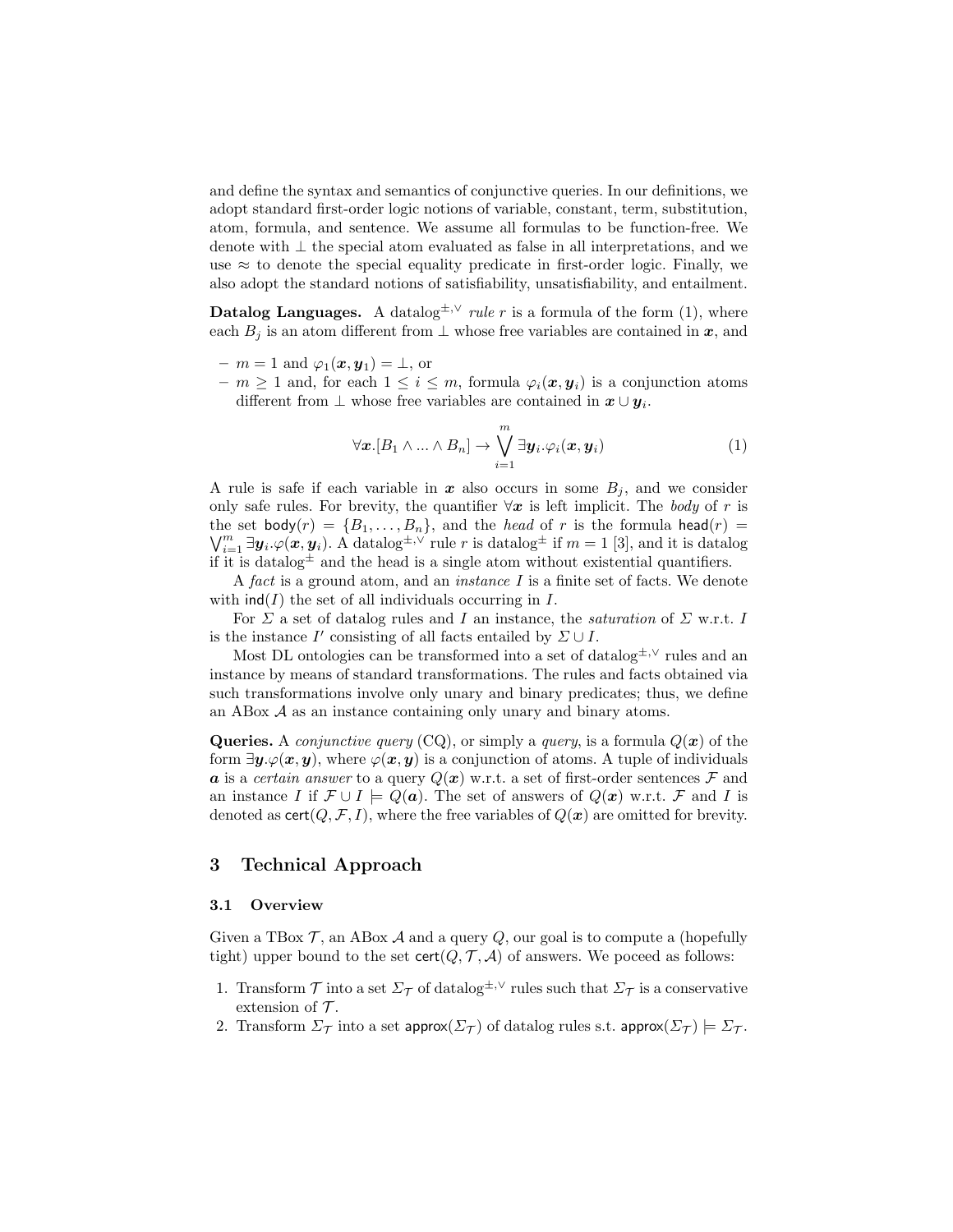```
Student \Box Person \leadsto Student(x) \rightarrow Person(x)RA \sqsubset Student \leadsto RA(x) \rightarrow Student(x)RA \sqsubseteq \existsworks.Group \leadsto RA(x) \rightarrow \exists y.[works(x, y) \land Group(y)]
          Group \sqsubseteq Org \leadsto Group(x) \to \text{Org}(x)\mathsf{Emp}(x) \to \mathsf{Person}(x)Emp \equiv Person \Box ∃works.Org \leadsto Emp(x) \rightarrow \exists y. [works(x, y) \land Org(y)]
                                   Person(x) \wedge works(x, y) \wedge Org(y) \rightarrow Emp(x)works \Box memberOf \leadsto works(x, y) \rightarrow memberOf(x, y)Student \sqsubseteq Grad \sqcup Undergrad \leadsto Student(x) \to Grad(x) \vee Undergrad(x)func(works) \rightsquigarrow works(x, y) \land works(x, z) \rightarrow y \approx z
```
**Fig. 1.** Transforming  $\mathcal{T}_{\mathsf{ex}}$  into datalog<sup>±,∨</sup> rules  $\mathcal{L}_{\mathcal{T}_{\mathsf{ex}}}$ 

3. Transform approx $(\Sigma_{\mathcal{T}})$  into an OWL 2 RL TBox  $\mathcal{T}'$  for which we have  $\text{cert}(Q, \text{approx}(\Sigma_{\mathcal{T}}), \mathcal{A}) = \text{cert}(Q, \mathcal{T}', \mathcal{A})$  for every query  $Q$  and ABox  $\mathcal{A}$ .

Our transformation depends only on  $\mathcal{T}$ , and satisfies the following property:

cert $(Q, \mathcal{T}, \mathcal{A}) \subseteq \text{cert}(Q, \mathcal{T}', \mathcal{A})$  for every query Q and ABox A

Given the OWL 2 RL TBox  $\mathcal{T}'$  we can then use  $\mathcal T$  and  $\mathcal T'$  with a materialisation based reasoner rl that is sound for OWL 2 and complete for OWL 2 RL (such as OWLim) to respectively compute a lower and an upper bound to query answers for the given  $Q$  and  $A$ . More precisely, we have:

 $\mathsf{rl}(Q,\mathcal{T},\mathcal{A})\subseteq \mathsf{cert}(Q,\mathcal{T},\mathcal{A})\subseteq \mathsf{rl}(Q,\mathcal{T}',\mathcal{A})\quad\text{ for every }Q\text{ and }\mathcal{A}$ 

### 3.2 Computing the Upper Bound

We next describe in detail the transformations in Steps 1-3. As a running example, we use the TBox  $\mathcal{T}_{ex}$  in Figure 1.

From DL TBoxes to Datalog<sup> $\pm$ ,∨</sup> Rules. The first step is to transform the DL TBox  $\mathcal T$  into a set  $\Sigma_{\mathcal T}$  of datalog<sup>±,∨</sup> rules such that  $\Sigma_{\mathcal T}$  is a conservative extension of  $\mathcal T$ . For a wide range of DLs, this can be achieved by first using the well-known correspondence between DL axioms and first-order logic formulas and then applying standard structural transformation rules, which may involve introducing new predicates. The transformation of our example  $\mathcal{T}_{ex}$  into datalog<sup>±,∨</sup> rules  $\Sigma_{\mathcal{T}_{ex}}$  is also shown in Figure 1; here,  $\mathcal{T}_{ex}$  and  $\Sigma_{\mathcal{T}_{ex}}$  are equivalent.

From Datalog<sup>±,∨</sup> to Datalog. Next, we approximate the datalog<sup>±,∨</sup> rules  $\Sigma_{\mathcal{T}}$  by a datalog program approx( $\Sigma_{\mathcal{T}}$ ) that entails  $\Sigma_{\mathcal{T}}$ . Intuitively, this transformation can be described in two steps:

– Rewrite each datalog<sup>±,∨</sup> rule r into a set of datalog<sup>±</sup> rules by transforming disjunctions in the head of  $r$  into conjunctions and splitting the conjunctions into different datalog  $\pm$  rules. Such a way to eliminate disjunction in the head has been used in OWL reasoning with logic program [25].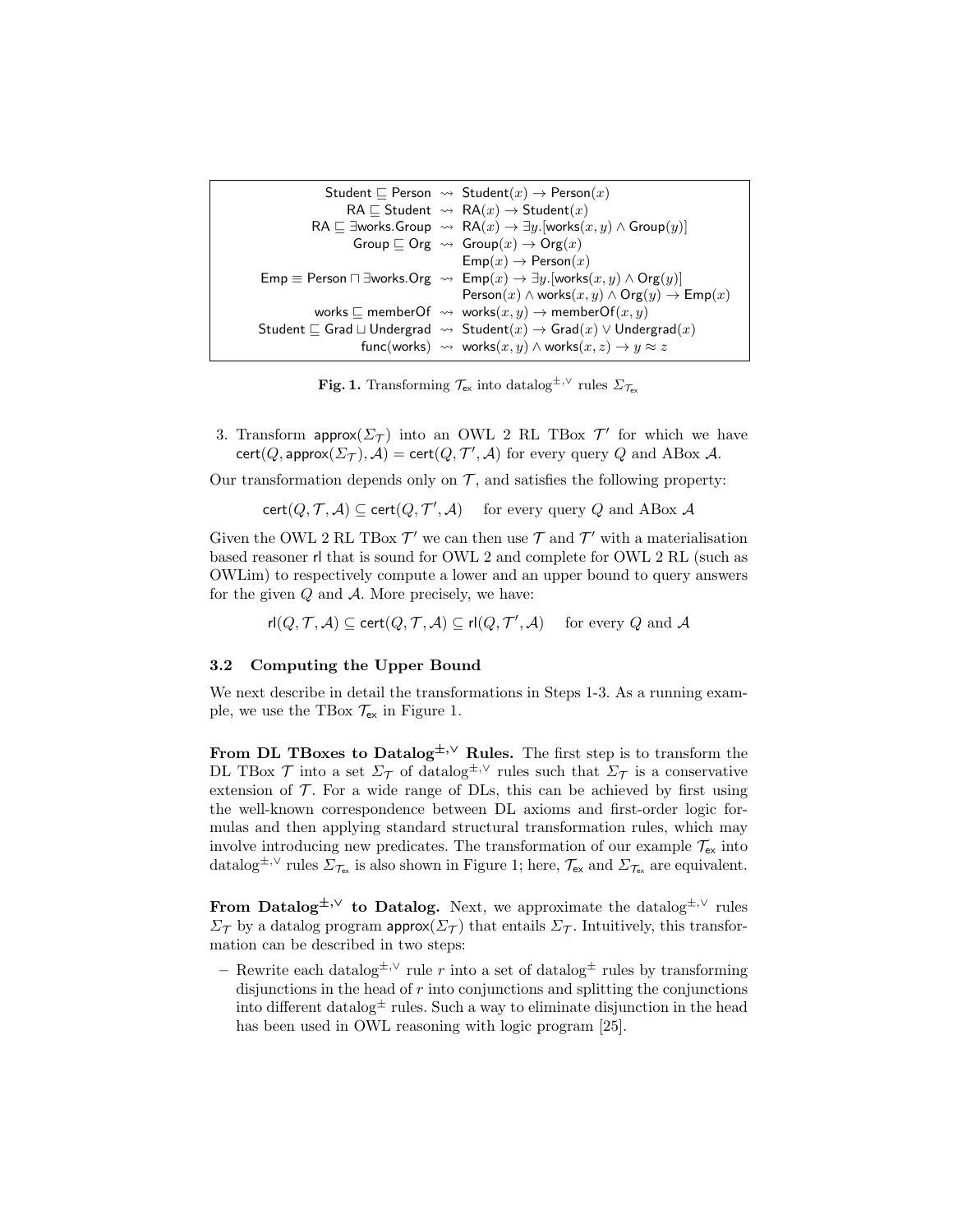$\mathsf{RA}(x) \to \exists y.$ [works $(x, y) \wedge \mathsf{Group}(y) \sim \mathsf{RA}(x) \to \mathsf{works}(x, c_1) \wedge \mathsf{Group}(c_1)$  $\mathsf{Emp}(x) \to \exists y.$ [works $(x, y) \land \mathsf{Org}(y)$ ]  $\leadsto \mathsf{Emp}(x) \to \mathsf{works}(x, c_2) \land \mathsf{Org}(c_2)$  $Student(x) \rightarrow Grad(x) \vee Undergrad(x) \rightsquigarrow Student(x) \rightarrow Grad(x) \wedge Undergrad(x)$ 

Fig. 2. Transforming  $\Sigma_{\mathcal{T}_{ex}}$  into approx $(\Sigma_{\mathcal{T}_{ex}})$ 

– Transform the resulting datalog $\pm$  rules into datalog using fresh individuals to skolemise existentially quantified variables.

Figure 2 illustrates this process for our example. The figure shows only the rules in  $\Sigma_{\mathcal{T}_{ex}}$  that need changing; note that  $c_1$  and  $c_2$  are fresh individuals used to skolemise existentially quantified variables.<sup>1</sup>

**Definition 1.** For each datalog<sup> $\pm$ , $\vee$ </sup> rule r of the form (1) and each variable  $y_{ij} \in \mathbf{y}_i$ , let  $c_{ij}^r$  be a fresh individual unique for r and  $y_{ij}$ . Then, approx $(r)$  is the following set of rules, where for each  $1 \leq i \leq m$ ,  $\theta_i^r$  is a substitution mapping each variable  $y_{ij} \in \mathbf{y}_i$  to  $c_{ij}^r$ :

$$
\text{approx}(r) = \{B_1 \land \dots \land B_n \to \varphi_i(\mathbf{x}, \theta_i^r(\mathbf{y}_i)) \mid 1 \le i \le m\} \tag{2}
$$

For  $\Sigma$  a set of datalog<sup> $\pm$ , $\vee$ </sup> rules, approx( $\Sigma$ ) is the smallest set that contains approx(r) for each rule  $r \in \Sigma$ .

We next show that  $\text{approx}(\Sigma_{\mathcal{T}})$  entails  $\Sigma_{\mathcal{T}}$ . The following proposition provides sufficient and necessary conditions for a datalog<sup> $±,∨$ </sup> rule to be entailed by an arbitrary set of first-order sentences (the proof is rather straightforward and can be found in [7]).

**Proposition 1.** Let F be a set of first-order sentences and r be a datalog<sup> $±,∨$ </sup> rule of the form (1). Then, for each substitution  $\sigma$  mapping the free variables of r to distinct individuals not occurring in F or r, we have  $\mathcal{F} \models r$  if and only if

$$
\mathcal{F} \cup {\sigma(B_1), \ldots, \sigma(B_n)} \models \bigvee_{i=1}^m \exists \mathbf{y}_i . \varphi_i(\sigma(\mathbf{x}), \mathbf{y}_i)
$$

Proposition 1 can be used to show that each datalog<sup> $\pm$ ,∨</sup> rule r in  $\Sigma_{\mathcal{T}}$  is entailed by approx(r), and hence approx( $\Sigma_{\mathcal{T}}$ ) strengthens  $\Sigma_{\mathcal{T}}$ .

**Proposition 2.** For  $\Sigma$  a set of datalog<sup> $\pm, \vee$ </sup> rules, we have approx( $\Sigma$ )  $\models \Sigma$ .

*Proof.* It suffices to show that, for each rule  $r \in \Sigma$  of the form (1) and each  $r_i \in \text{approx}(r)$ , we have  $r_i \models r$ . Let  $\sigma$  be a substitution mapping the free variables in  $r$  to fresh individuals; by Proposition 1, we have

$$
r_i \models r \Leftrightarrow r_i \cup \{\sigma(B_1), \ldots, \sigma(B_n)\} \models \bigvee_{i=1}^m \exists \mathbf{y}_i . \varphi_i(\sigma(\mathbf{x}), \mathbf{y}_i)
$$
(3)

<sup>&</sup>lt;sup>1</sup> Note that, although **approx** $(\Sigma_{\tau_{\text{ex}}})$  is strictly speaking not datalog (we have conjunction of atoms in the head), it is trivially equivalent to a set of datalog rules.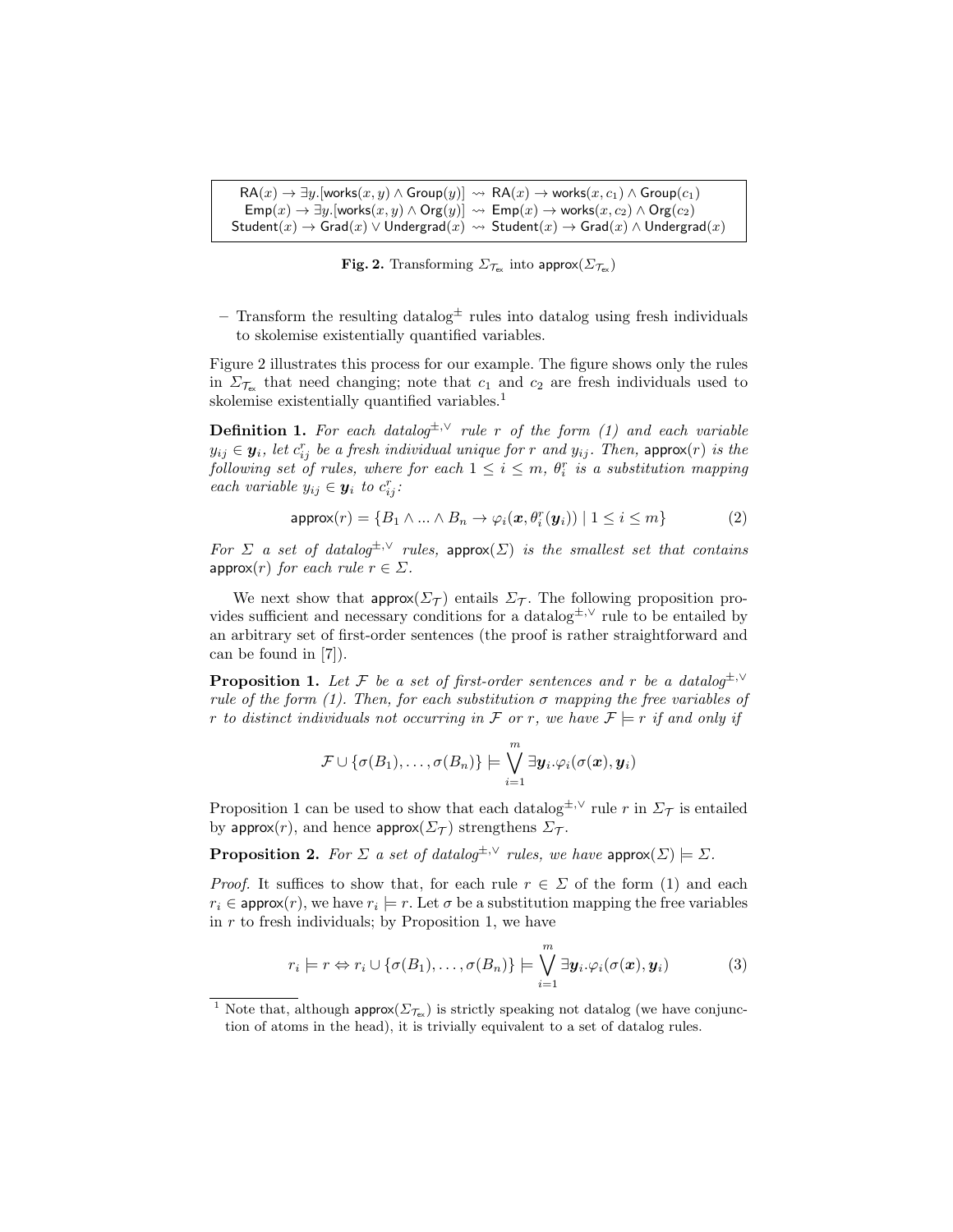Since  $r_i$  and r have the same body atoms, the definition of  $r_i$  in (2) implies

$$
r_i \cup \{\sigma(B_1), \ldots, \sigma(B_n)\} \models \varphi_i(\sigma(\boldsymbol{x}), \theta_i^r(\boldsymbol{y}_i))
$$
\n<sup>(4)</sup>

Since substitution  $\theta_i^r$  maps variables to constants, the following conditions clearly hold by the semantics of first-order logic:

$$
\varphi_i(\sigma(\boldsymbol{x}), \theta_i^r(\boldsymbol{y}_i)) \models \exists \boldsymbol{y}_i. \varphi_i(\sigma(\boldsymbol{x}), \boldsymbol{y}_i) \models \bigvee_{i=1}^m \exists \boldsymbol{y}_i. \varphi_i(\sigma(\boldsymbol{x}), \boldsymbol{y}_i) \tag{5}
$$

But then, conditions (3), (4) and (5) immediately imply  $r_i \models r$ , as required.  $\Box$ 

The fact that  $\text{approx}(\Sigma)$  entails  $\Sigma$  implies that query answers w.r.t.  $\text{approx}(\Sigma)$ are an upper bound to those w.r.t.  $\Sigma$ .

**Proposition 3.** For each set of datalog<sup> $\pm, \vee$ </sup> rules  $\Sigma$ , each ABox A and each query Q, we have  $\text{cert}(Q, \Sigma, \mathcal{A}) \subseteq \text{cert}(Q, \text{approx}(\Sigma), \mathcal{A}).$ 

**From Datalog to OWL 2 RL.** The last step is to transform approx $(\Sigma_{\tau})$  into an OWL 2 RL TBox  $\mathcal{T}'$ . Although arbitrary datalog rules cannot be transformed into OWL 2 RL, the rules in approx( $\Sigma_{\mathcal{T}}$ ) have been obtained from a DL TBox and are therefore tree-shaped, which makes this transformation possible.

There is, however, a technical consideration related to the fresh skolem constants in approx( $\Sigma$ T). In particular, the following rule in our running example (see Figure 2) does not directly correspond to an OWL 2 RL axiom:

$$
RA(x) \to \text{works}(x, c_1) \land \text{Group}(c_1) \tag{6}
$$

This issue can be easily addressed by introducing fresh atomic roles. More precisely, rule (6) can be transformed into the following three OWL 2 RL axioms, where  $R'$  is a fresh atomic role:

$$
\mathsf{RA} \sqsubseteq \exists R'.\{c_1\} \quad \top \sqsubseteq \forall R'.\mathsf{Group} \quad R' \sqsubseteq \mathsf{works}
$$

#### 3.3 Additional Considerations

Transformation of Disjunctive Rules. The proof of Proposition 2 suggests that we can easily weaken approx( $\Sigma_{\mathcal{T}}$ ) given in Definition 1 such that  $\Sigma_{\mathcal{T}}$  is still entailed. In particular, when transforming a disjunctive rule in  $\Sigma_{\mathcal{T}}$  into datalog by replacing disjunctions with conjunctions, it suffices to keep only one of the conjuncts. For example, given the transformation

$$
\mathsf{Student}(x) \to \mathsf{Grad}(x) \lor \mathsf{Undergrad}(x) \rightsquigarrow \mathsf{Student}(x) \to \mathsf{Grad}(x) \land \mathsf{Undergrad}(x)
$$

we can replace in approx( $\Sigma_{\mathcal{T}}$ ) the rule Student(x)  $\rightarrow$  Grad(x)  $\wedge$  Undergrad(x) with either Student(x)  $\rightarrow$  Grad(x), or Student(x)  $\rightarrow$  Undergrad(x). Any of these choices will lead to a (different) upper bound. In practice, one can choose to process any number of such different options, or simply devise suitable heuristics to choose the most promising one.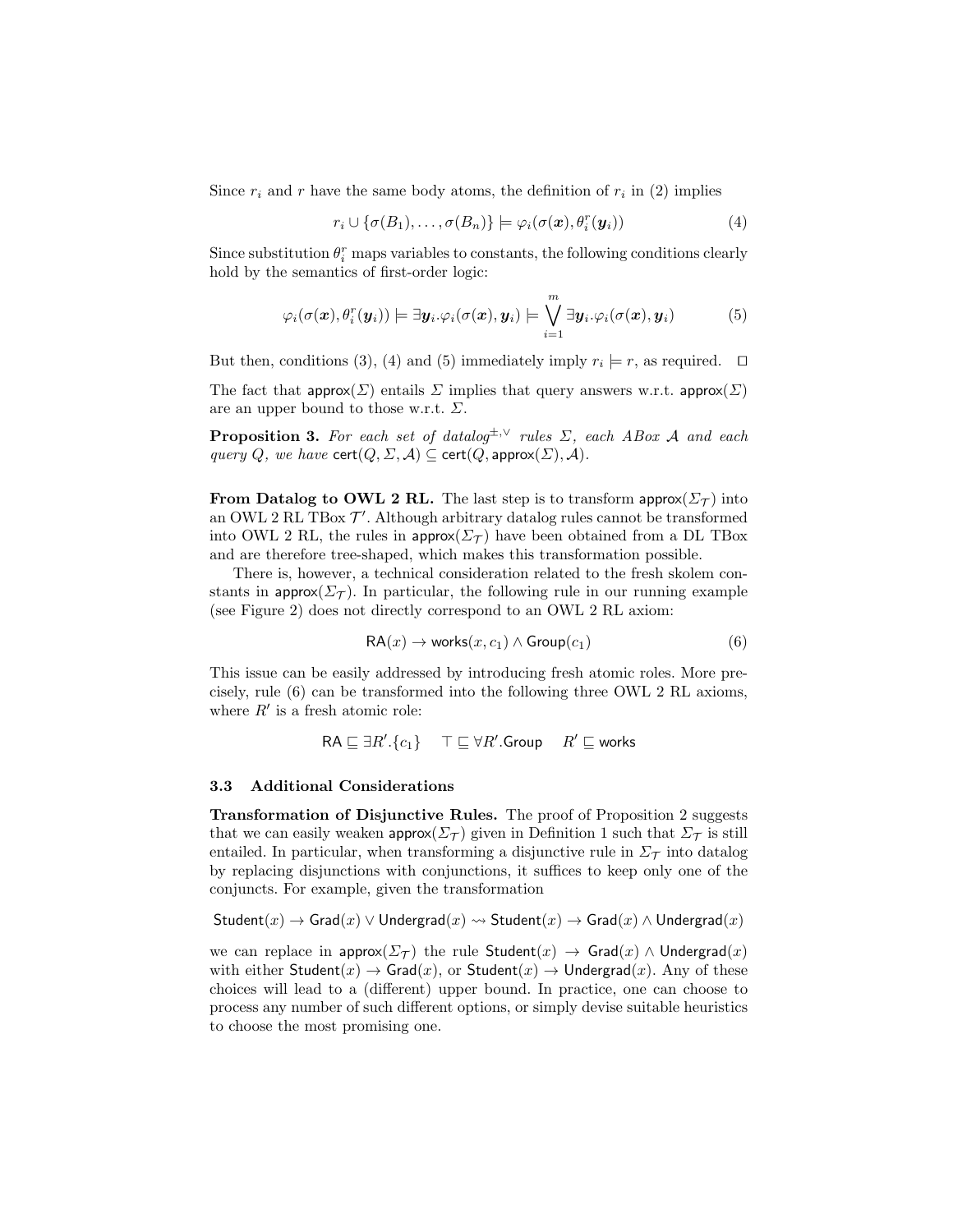**Unsatisfiability Issues.** For given TBox  $\mathcal{T}$  and ABox  $\mathcal{A}$ , it might be the case that approx( $\Sigma_{\mathcal{T}}$ )  $\cup$  A is unsatisfiable, whereas  $\Sigma_{\mathcal{T}} \cup$  A is satisfiable. Then, the upper bound we obtain is the trivial one for each query. For example, if we extend  $\mathcal{T}_{ex}$  in Figure 1 with the axiom Grad  $\Box$  Undergrad  $\sqsubseteq \bot$ , we obtain a rule with  $\bot$ in the head in  $\Sigma_{\mathcal{T}}$ , namely  $\textsf{Grad}(x) \wedge \textsf{Undergrad}(x) \rightarrow \bot$ . For  $\mathcal{A}_{\textsf{ex}} = \{\textsf{RA}(a)\}\$ we then have that  $\mathcal{T}_{ex} \cup \mathcal{A}_{ex}$  is satisfiable, but approx $(\Sigma_{\mathcal{T}_{ex}}) \cup \mathcal{A}_{ex}$  is unsatisfiable; thus, for a given Q, any tuple of individuals of the appropriate arity must be included in the upper bound.

A way to address this issue is to remove from approx( $\Sigma_{\mathcal{T}}$ ) all rules with  $\perp$  in the head. Although it is then no longer the case that  $\text{approx}(\Sigma_\mathcal{T}) \models \Sigma_\mathcal{T}$ , we can still guarantee completeness provided that  $\Sigma_{\mathcal{T}} \cup \mathcal{A}$  is satisfiable.

**Proposition 4.** Let  $\Sigma$  be a set of datalog<sup> $\pm, \vee$ </sup> rules and let  $\Sigma'$  the result of removing from approx( $\Sigma$ ) all rules containing  $\perp$  in the head. Then, the following condition holds for each ABox A and each query  $Q:$  if  $\Sigma \cup A$  is satisfiable, then  $\text{cert}(Q, \Sigma, \mathcal{A}) \subseteq \text{cert}(Q, \Sigma', \mathcal{A}).$ 

In practice, checking the satisfiability of  $\mathcal{T} \cup \mathcal{A}$ , which is equisatisfiable with  $\Sigma_{\mathcal{T}} \cup$  $A$ , is easier than (and a prerrequisite for) query answering. Even if satisfiability of  $T \cup A$  cannot be checked in practice using a complete reasoner for a very large A, we can still compute an upper bound "modulo satisfiability".

Why Translating Back into OWL 2 RL? Our last step was to transform  $\mathsf{approx}(\Sigma_{\mathcal{T}})$  into OWL 2 RL TBox  $\mathcal{T}'$ . Note, however, that one could obtain the upper bound directly from approx( $\Sigma_{\mathcal{T}}$ ) by first computing the saturation  $\mathcal{A}'$  of approx $(\Sigma_{\mathcal{T}})$  w.r.t.  $\mathcal A$  and then computing  $\textsf{cert}(Q, \emptyset, \mathcal A').$ 

The saturation  $\mathcal{A}'$  can be computed in polynomial time [5]; indeed, the rules in approx( $\Sigma_{\mathcal{T}}$ ) are tree-shaped, which can be exploited to obtain a polynomial time saturation procedure. This could lead to better performance in the computation of our upper bound —an interesting topic for future work.

Our current approach, however, does have some advantages. In particular, one can use the same off-the-shelf RL reasoner (such as OWLim) to compute both the lower and upper bound, which is convenient in practice. Furthermore, as suggested by our experiments, reasoners such as OWLim are quite efficient for large data sets.

## 4 Experiments

We have implemented our approach in Java and used the latest version of OWLim-Lite as an OWL 2 RL reasoner. All experiments have been performed on a desktop computer with 4Gb of RAM, of which 3000Mb were assigned as maximum heap size in Java.

In our experiments, we have used LUBM extended with additional synthetically generated queries. The LUBM ontology contains 93 TBox axioms, out of which 8 contain existential quantification, and 39 are domain and range axioms. The LUBM ontology, however, does not contain disjunction or negation; thus,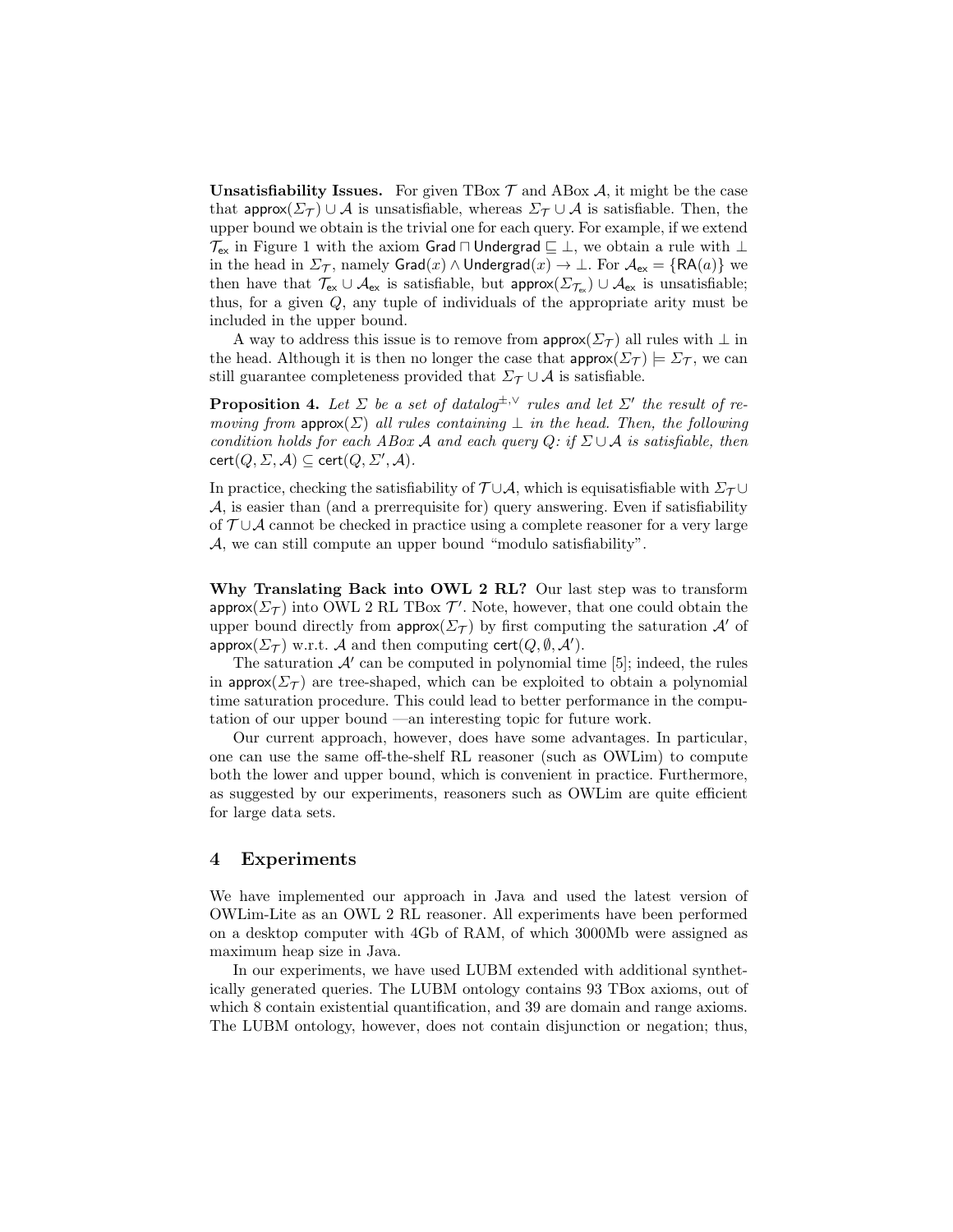| Query <sup>1</sup> |      | 2   |    |     |     |      |      |
|--------------------|------|-----|----|-----|-----|------|------|
| Lower Bound        |      |     |    | 34  | 719 | 7356 | 67   |
| Upper Bound        |      |     |    | 34  | 719 | 7356 | 67   |
| Query <sup>1</sup> |      |     | 10 | 11  | 12  | 13   | 14   |
| Lower Bound        | 7356 | 194 |    | 212 | 14  |      | 5594 |
| Upper Bound        | 7356 | 194 |    | 212 | 14  |      | 5594 |

Table 1. Number of answers for the 14 LUBM queries

Table 2. Synthetic queries for which OWLim is incomplete

| $\lambda$ uery | Lower Bound | Upper Bound | HermiT's answers |
|----------------|-------------|-------------|------------------|
|                | 540         | 1087        | 1087             |
|                |             | 547         | 547              |
|                | 540         | 1087        | 1087             |
|                |             |             |                  |

the corresponding issues discussed in Section 3.3 do not apply to our experiments. To test how tight our upper bounds are for different queries, we have used  $LUBM(1,0)$ , the smallest data set in the benchmark, since the complete DL reasoner HermiT can answer all test queries for this data set.  $LUBM(1,0)$ contains data for one university and 14 departments, with a total of 100, 543 ABox assertions about 17, 174 different individuals.

#### 4.1 Results for LUBM(1,0)

Standard Queries. LUBM provides 14 queries. As shown in Table 1, the lower and upper bounds computed using OWLim coincide, which allows us to conclude that OWLim is complete for all these queries and the  $LUBM(1,0)$  data set. Hence, in these cases, one wouldn't need to use a complete DL reasoner at all.

Additional Synthetic Queries. We have used a synthetic query generation tool [9] to compute 78 additional queries for LUBM. For all these queries, except those in Table 2, lower and upper bounds also coincide. Furthermore, for all queries in Table 2 the upper bound is tight.

Observe, however, that the lower bound is missing those answers which require taking into account LUBM's axioms with existential quantifiers, for which OWLim is not complete. For example, consider the following query

 $Q_{51}(x) = \exists y.$ (memberOf $(x, y) \wedge$  Group $(y)$ )

LUBM's ontology contains all the axioms in  $\mathcal{T}_{ex}$ , except for the last two axioms in Figure 1; furthermore,  $LUBM(1,0)$  contains many instances of RA. Since  $LUBM$ 's ontology implies that each RA works for (and hence is a member of) some group, all these instances are answers to  $Q_{51}$ , which are not computed by OWLim.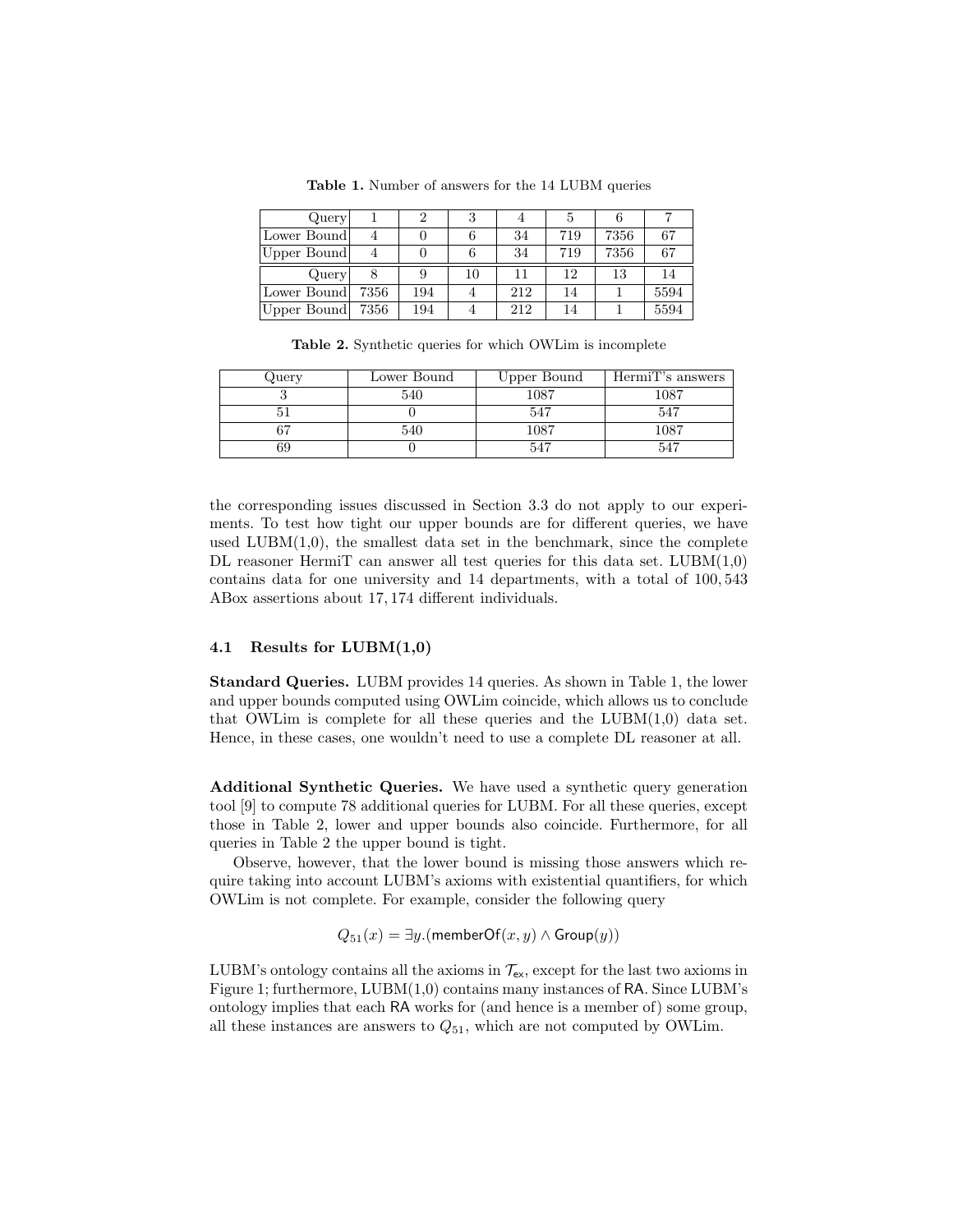Additional Query. For all previous test queries, we have obtained a tight upper bound. To show that this is not always the case, we have manually created the additional query given next.

$$
Q(x_1, x_2) = \exists y.\text{works}(x_1, y) \land \text{works}(x_2, y) \land \text{Group}(y)
$$

Since this query is not tree-like, it cannot be answered using HermiT. To obtain the complete answers, we have used  $REQUIEM<sup>2</sup>$  to compute a (complete) UCQ rewriting  $U$  of  $Q$  w.r.t. LUBM's ontology; then, we used OWLim to compute the answers to U w.r.t. the LUBM $(1,0)$  data. For this query, the lower and upper bounds contained zero and 299, 209 answers, respectively; in contrast, we obtained 547 answers using REQUIEM and hence the upper bound is not tight.

As shown in Figure 2, our transformation implies that all RAs work for the same group (represented by the skolem constant  $c_1$ ); since there are many instances of RA in  $LUBM(1,0)$ , all pairs of RA instances will be included in the upper bound. Clearly, however, many of these RAs work for different groups.

Note, however, that even for this query we managed to reduce the number of candidate answers from  $17,174^2 \sim 3 \times 10^8$  to 299, 209.

#### 4.2 Scalability Tests

To test scalability of upper bound computation, we have performed additional experiments using LUBM data sets of increasing size (from 1 to 10 universities). For each data set and each of the 78 synthetic queries, we have computed lower and upper bounds (using OWLim) and the complete answers (using HermiT). The results are summarised in Figure 4.2, where the time refers to the total query answering time for all test queries.

We can observe similar query answering times and scalability behaviour for lower and upper bound computation. Furthermore, we can observe that HermiT's performance is similar to OWLim's for relatively small data sets. HermiT, however, does not scale well for the largest LUBM data sets. In particular, it takes 178s to complete the tests for 9 universities and runs out of memory for 10 universities; in contrast, OWLim computation times increase more regularly.

## 5 Conclusion and Future Work

In this paper, we have proposed a novel technique for efficiently computing an upper bound to CQ answers for ontologies given in a expressive DL. Our preliminary experiments on LUBM show that this upper bound might be tight in many cases. Furthermore, we identified cases were lower and upper bounds coincide and hence it is not necessary to use a fully-fledged DL reasoner such as HermiT to compute query answers (HermiT is able to answer rollable queries).

Our work so far, however, is only very preliminary, and there are plenty of possibilities for future work. We are planning to perform experiments with ontologies involving disjunction and negation, and address the issues discussed in

<sup>2</sup> http://www.cs.ox.ac.uk/isg/tools/Requiem/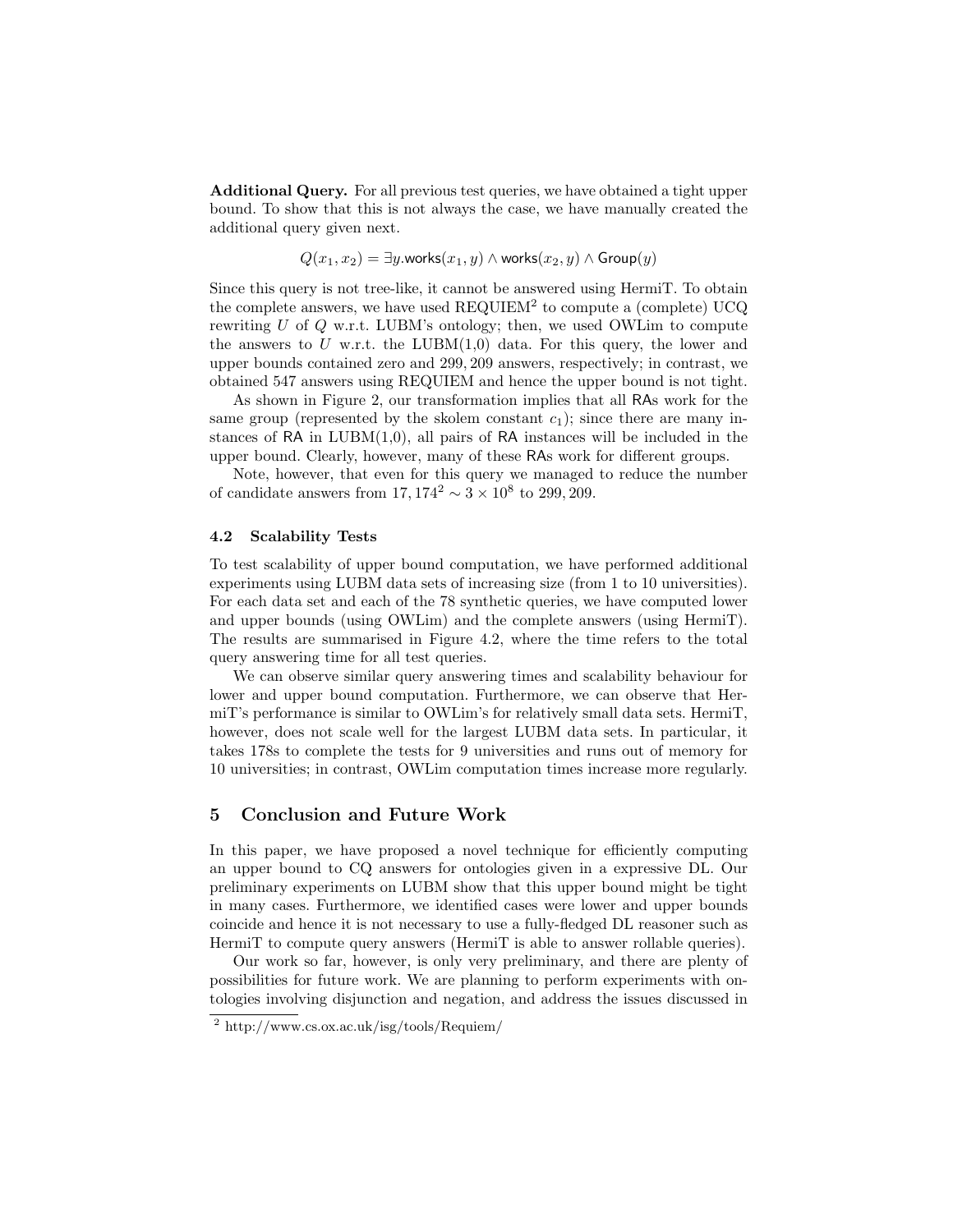

Fig. 3. Running Time Comparison

Section 3.3. Furthermore, we will implement a dedicated datalog engine that can compute the saturation in polynomial time for tree-shaped datalog rules; this might allow us to improve performance as well as to simultaneously compute lower and upper bounds. We will also develop techniques for identifying during upper bound computation the fragments of the ABox and TBox that are sufficient to determine, using a complete reasoner, which of the answers in the upper bound are actual answers; we expect that these techniques will provide additional room for optimisation. As a result, we can integrate all these techniques in HermiT to optimise query answering.

Acknowledgements. This work was supported by the Royal Society, the EU FP7 project SEALS and the EPSRC projects ConDOR, ExODA, and LogMap.

## References

- 1. Baader, F., Sertkaya, B., Turhan, A.: Computing the least common subsumer wrt a background terminology. J. of Applied Logic (JAL) 5(3), 392–420 (2007)
- 2. Baader, F., Brandt, S., Lutz, C.: Pushing the  $\mathcal{EL}$  envelope. In: IJCAI (2005)
- 3. Cali, A., Gottlob, G., Lukasiewicz, T., Marnette, B., Pieris, A.: Datalog+/-: A family of logical knowledge representation and query languages for new applications. In: Proc. of LICS (2010)
- 4. Calvanese, D., De Giacomo, G., Lembo, D., Lenzerini, M., Rosati, R.: Tractable reasoning and efficient query answering in description logics: The DL-Lite family. J. of Automated Reasoning (JAR) 39(3), 385–429 (2007)